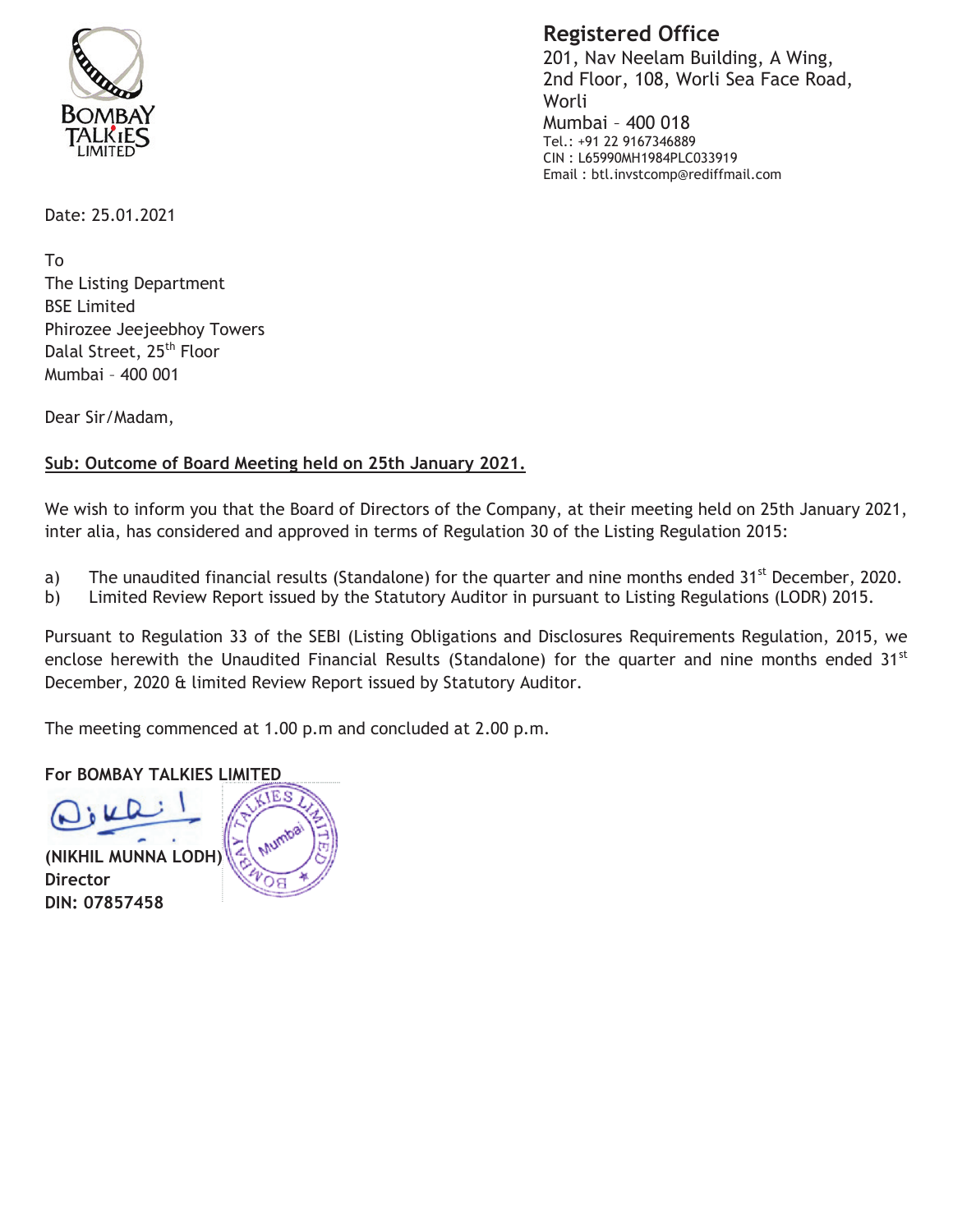| <b>Bombay Talkies Limited</b><br>(Formerly Known as White Lion Asia Limited)<br>(CIN NO.: L65990MH1984PLC033919)                                                                                          |                                                                                                                                                                                                                                                                                                                 |                          |                           |                           |                           |                           |                          |
|-----------------------------------------------------------------------------------------------------------------------------------------------------------------------------------------------------------|-----------------------------------------------------------------------------------------------------------------------------------------------------------------------------------------------------------------------------------------------------------------------------------------------------------------|--------------------------|---------------------------|---------------------------|---------------------------|---------------------------|--------------------------|
| Regd Office : 201, Nav Neelam Building, A Wing, 2nd Floor, 108, Worli Sea Face Road, Worli, Mumbai - 400 018                                                                                              |                                                                                                                                                                                                                                                                                                                 |                          |                           |                           |                           |                           |                          |
| Email: btl.invstcomp@rediffmail.com, Website: www.bombaytalkieslimited.com, Tel: 9167346889<br>UNAUDITED FINANCIAL RESULTS FOR THE QUARTER AND NINE MONTHS ENDED 31ST DECEMBER, 2020<br>(Rupees In Lakhs) |                                                                                                                                                                                                                                                                                                                 |                          |                           |                           |                           |                           |                          |
|                                                                                                                                                                                                           |                                                                                                                                                                                                                                                                                                                 | <b>Quarter Ended</b>     |                           |                           |                           | <b>Nine Months Ended</b>  |                          |
|                                                                                                                                                                                                           | <b>Particulars</b>                                                                                                                                                                                                                                                                                              | 31-12-2020<br>(Unadited) | 30-09-2020<br>(Unaudited) | 31-12-2019<br>(Unaudited) | 31-12-2020<br>(Unaudited) | 31-12-2019<br>(Unaudited) | 31-03-2020<br>(Audited)  |
| I.                                                                                                                                                                                                        | Income From Operations                                                                                                                                                                                                                                                                                          |                          |                           | 2.00                      |                           | 7.74                      | 7.84                     |
| Ш                                                                                                                                                                                                         | Other Income                                                                                                                                                                                                                                                                                                    | 0.55                     | 0.35                      | 0.20                      | 1.65                      | 0.68                      | 1.04                     |
| Ш<br>IV                                                                                                                                                                                                   | Total Income from operations $(I + II)$                                                                                                                                                                                                                                                                         | 0.55                     | 0.35                      | 2.20                      | 1.65                      | 8.42                      | 8.87                     |
|                                                                                                                                                                                                           | Expenses<br>(a) Cost of materials consumed                                                                                                                                                                                                                                                                      |                          |                           |                           |                           |                           |                          |
|                                                                                                                                                                                                           | (b) Purchase of stock-in-trade                                                                                                                                                                                                                                                                                  |                          |                           |                           |                           |                           |                          |
|                                                                                                                                                                                                           | (c) Changes in inventories of finished goods,                                                                                                                                                                                                                                                                   |                          |                           | 1.60                      |                           | 5.30                      | 5.38                     |
|                                                                                                                                                                                                           | work-in-progress and stock-in-trade<br>(d) Employee benefits expense                                                                                                                                                                                                                                            | 0.34                     | 0.32                      | 0.44                      | 0.97                      | 1.06                      | 1.47                     |
|                                                                                                                                                                                                           | (e) Depreciation and amortisation expense                                                                                                                                                                                                                                                                       | 0.24                     | 0.24                      | 0.24                      | 0.71                      | 0.72                      | 0.94                     |
|                                                                                                                                                                                                           | (f) Finance Cost                                                                                                                                                                                                                                                                                                |                          |                           |                           |                           |                           |                          |
|                                                                                                                                                                                                           | (g) Other expenses                                                                                                                                                                                                                                                                                              | 0.37                     | 0.53                      | 0.82                      | 0.94                      | 2.90                      | 7.20                     |
|                                                                                                                                                                                                           | <b>Total Expenses</b>                                                                                                                                                                                                                                                                                           | 0.94                     | 1.09                      | 3.10                      | 2.62                      | 9.98                      | 14.99                    |
| V                                                                                                                                                                                                         | Profit (Loss) before exceptional Items and<br>extraordinary items and tax (III-IV)                                                                                                                                                                                                                              | (0.39)                   | (0.74)                    | (0.90)                    | (0.97)                    | (1.56)                    | (6.12)                   |
| VI                                                                                                                                                                                                        | <b>Exceptional Items</b>                                                                                                                                                                                                                                                                                        |                          |                           |                           |                           |                           |                          |
| VII                                                                                                                                                                                                       | Profit from ordinary activities before finance costs                                                                                                                                                                                                                                                            | (0.39)                   | (0.74)                    | (0.90)                    | (0.97)                    | (1.56)                    | (6.12)                   |
| VIII                                                                                                                                                                                                      | and Exceptional Items (V-VI)<br><b>Extra Ordinary Items</b>                                                                                                                                                                                                                                                     |                          |                           |                           |                           |                           |                          |
| IX                                                                                                                                                                                                        | Net Profit/(Loss) before tax (VII-VIII)                                                                                                                                                                                                                                                                         | (0.39)                   | (0.74)                    | (0.90)                    | (0.97)                    | (1.56)                    | (6.12)                   |
| X                                                                                                                                                                                                         | Tax Expense :                                                                                                                                                                                                                                                                                                   |                          |                           |                           |                           |                           |                          |
|                                                                                                                                                                                                           | (1) Current Tax                                                                                                                                                                                                                                                                                                 |                          |                           |                           |                           |                           |                          |
|                                                                                                                                                                                                           | (2) Deferred Tax                                                                                                                                                                                                                                                                                                |                          |                           |                           |                           |                           |                          |
|                                                                                                                                                                                                           | <b>Total Tax Expenses</b>                                                                                                                                                                                                                                                                                       |                          |                           |                           |                           |                           |                          |
| XI                                                                                                                                                                                                        | Net profit /(Loss) for the period from<br>continuing operations (IX-X)                                                                                                                                                                                                                                          | (0.39)                   | (0.74)                    | (0.90)                    | (0.97)                    | (1.56)                    | (6.12)                   |
| XII                                                                                                                                                                                                       | Profit /(Loss) for the period from discontinuing                                                                                                                                                                                                                                                                |                          |                           |                           |                           |                           |                          |
| XIII                                                                                                                                                                                                      | operations                                                                                                                                                                                                                                                                                                      |                          |                           |                           |                           |                           |                          |
| XIV                                                                                                                                                                                                       | Tax expense of discontinuing operations<br>Profit /(Loss) for the period from discontinuing                                                                                                                                                                                                                     |                          |                           |                           |                           |                           |                          |
|                                                                                                                                                                                                           | operations (after tax)                                                                                                                                                                                                                                                                                          |                          |                           |                           |                           |                           |                          |
| XV<br>XVI                                                                                                                                                                                                 | Profit (Loss) for the period (XI + XIV)                                                                                                                                                                                                                                                                         | (0.39)                   | (0.74)                    | (0.90)                    | (0.97)                    | (1.56)                    | (6.12)                   |
| XVII                                                                                                                                                                                                      | Other Comprehensive Income<br>Total Comprehensive Income                                                                                                                                                                                                                                                        |                          |                           |                           |                           |                           |                          |
| XVIII                                                                                                                                                                                                     | Paid up equity share capital (Face Value of                                                                                                                                                                                                                                                                     | (0.39)                   | (0.74)                    | (0.90)                    | (0.97)                    | (1.56)                    | (6.12)                   |
|                                                                                                                                                                                                           | Rs.10/- per Share)                                                                                                                                                                                                                                                                                              | 540.00                   | 540.00                    | 540.00                    | 540.00                    | 540.00                    | 540.00                   |
|                                                                                                                                                                                                           | XVIX Reserves (excluding Revaluation Reserve) as<br>shown in the Audited Balance Sheet of the                                                                                                                                                                                                                   |                          |                           |                           |                           |                           |                          |
|                                                                                                                                                                                                           | previous year                                                                                                                                                                                                                                                                                                   |                          |                           |                           |                           |                           | 32.88                    |
| XX                                                                                                                                                                                                        | Earnings Per Share (EPS)                                                                                                                                                                                                                                                                                        |                          |                           |                           |                           |                           |                          |
|                                                                                                                                                                                                           | (a) Basic<br>(b) Diluted                                                                                                                                                                                                                                                                                        |                          |                           |                           |                           |                           |                          |
|                                                                                                                                                                                                           |                                                                                                                                                                                                                                                                                                                 |                          |                           |                           |                           |                           |                          |
| Notes:                                                                                                                                                                                                    |                                                                                                                                                                                                                                                                                                                 |                          |                           |                           |                           |                           |                          |
|                                                                                                                                                                                                           | The above results are in compliance with Indian Accounting Standards (Ind-AS) notified by the Ministry of Corporate Affairs. The results for the previous<br>periods have been restated as per Ind AS.The standalone financial results of the Company for the quarter and nine months ended 31st December, 2020 |                          |                           |                           |                           |                           |                          |
|                                                                                                                                                                                                           | have been reviewed by the Audit Committee at their meeting held on 25th January, 2021 and have been approved by the Board of Directors at its meeting                                                                                                                                                           |                          |                           |                           |                           |                           |                          |
| $\overline{c}$                                                                                                                                                                                            | held on 25th January, 2021.<br>Reconciliation of Net Profit & Equity as previsously reported under india GAAP (IGAAP) and Ind-AS for the quarters/periods are presented as under:                                                                                                                               |                          |                           |                           |                           |                           |                          |
|                                                                                                                                                                                                           | 31-12-2020<br>31-12-2019                                                                                                                                                                                                                                                                                        |                          |                           |                           |                           |                           |                          |
|                                                                                                                                                                                                           | <b>Particulars</b>                                                                                                                                                                                                                                                                                              |                          |                           |                           |                           | (Unaudited)               | (Unaudited)              |
|                                                                                                                                                                                                           | Net Profit/Equity as per IGAAP<br>Appreciation/ (Diminution) in value of Investments<br>Reclassification of Net Acturial (Gain) / Loss on employee defined<br>benefit obligation to other comprehensive income<br>Net Profit/Equity as per Ind-AS                                                               |                          |                           |                           |                           | ä,                        |                          |
|                                                                                                                                                                                                           |                                                                                                                                                                                                                                                                                                                 |                          |                           |                           |                           |                           | ۰                        |
|                                                                                                                                                                                                           |                                                                                                                                                                                                                                                                                                                 |                          |                           |                           |                           |                           |                          |
|                                                                                                                                                                                                           |                                                                                                                                                                                                                                                                                                                 |                          |                           |                           |                           |                           | ÷,                       |
|                                                                                                                                                                                                           | Other Comprehensive Income<br>Total Comprehensive Income/Equity as per Ind-AS                                                                                                                                                                                                                                   |                          |                           |                           |                           |                           | $\overline{\phantom{a}}$ |
| 3                                                                                                                                                                                                         | The standalone financial results of the Company for the quarter and nine months ended 31st December, 2020 have been unaudited by the Statutory                                                                                                                                                                  |                          |                           |                           |                           |                           |                          |
|                                                                                                                                                                                                           | Auditors.<br>Statutory Auditors have carried out a "Limited Review" of the above financial results for the quarter/nine months ended 31st December, 2020.                                                                                                                                                       |                          |                           |                           |                           |                           |                          |
| 5                                                                                                                                                                                                         | Previpous period/Year figures have been regrouped/reclassified to make them comparable with those of current period/year.                                                                                                                                                                                       |                          |                           |                           |                           |                           |                          |
|                                                                                                                                                                                                           | <b>For Bombay Talkies Limited</b><br><b>IES</b>                                                                                                                                                                                                                                                                 |                          |                           |                           |                           |                           |                          |
|                                                                                                                                                                                                           |                                                                                                                                                                                                                                                                                                                 |                          |                           |                           |                           |                           |                          |
|                                                                                                                                                                                                           | Nikhil Munna Lodh                                                                                                                                                                                                                                                                                               |                          |                           |                           |                           |                           |                          |
|                                                                                                                                                                                                           | Place: Mumbai                                                                                                                                                                                                                                                                                                   |                          |                           |                           |                           |                           | <b>Director</b>          |
|                                                                                                                                                                                                           | Dated: 25th January, 2021                                                                                                                                                                                                                                                                                       |                          |                           |                           |                           |                           | $(DIN N_0 + 07857458)$   |

**Dated: 25th January, 2021**

**(DIN No.: 07857458)**